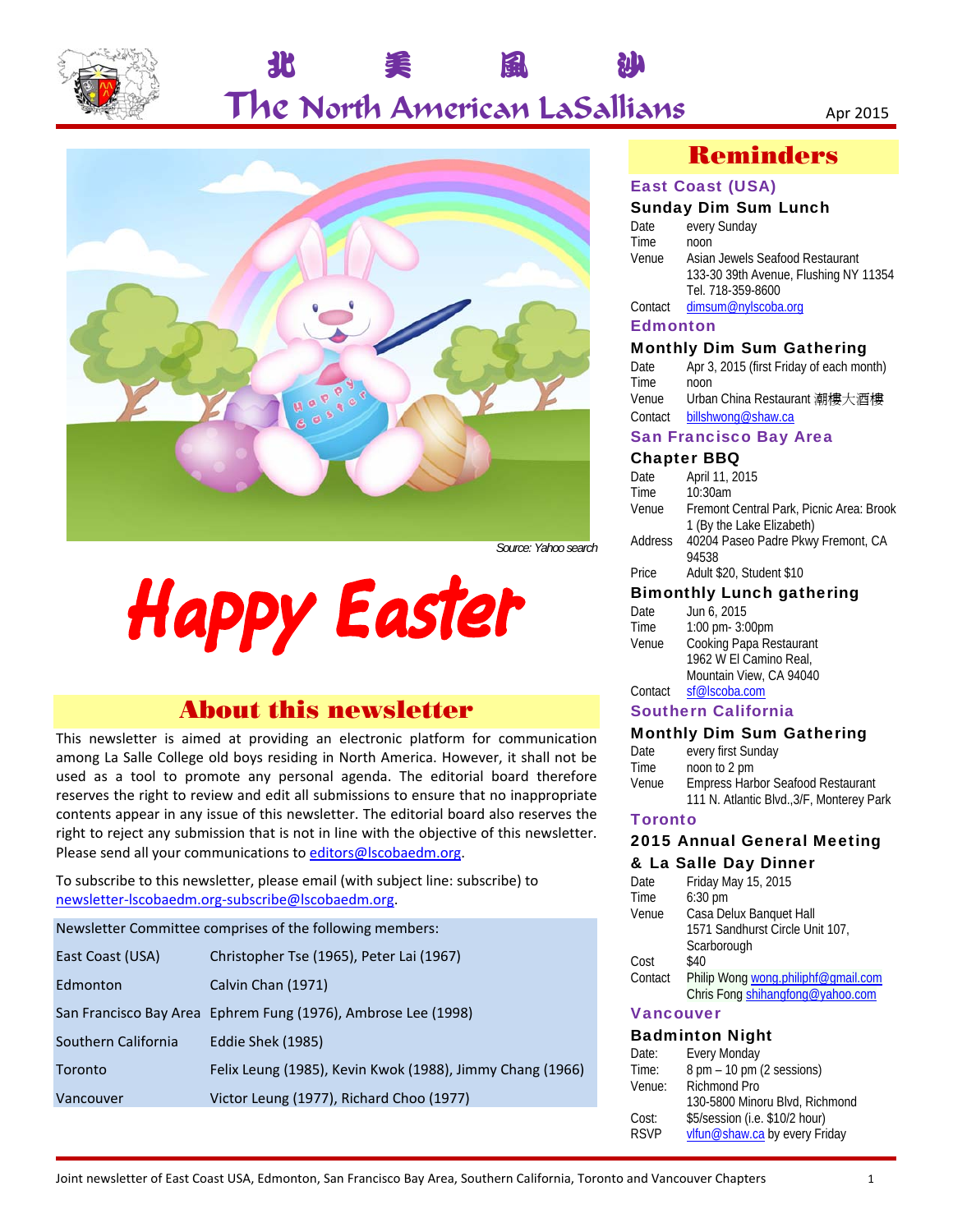



## Chapter News

#### Vancouver Chapter

**Chinese New Year Dinner Banquet February 28, 2015** 

**Nick Domingo (1964)** 

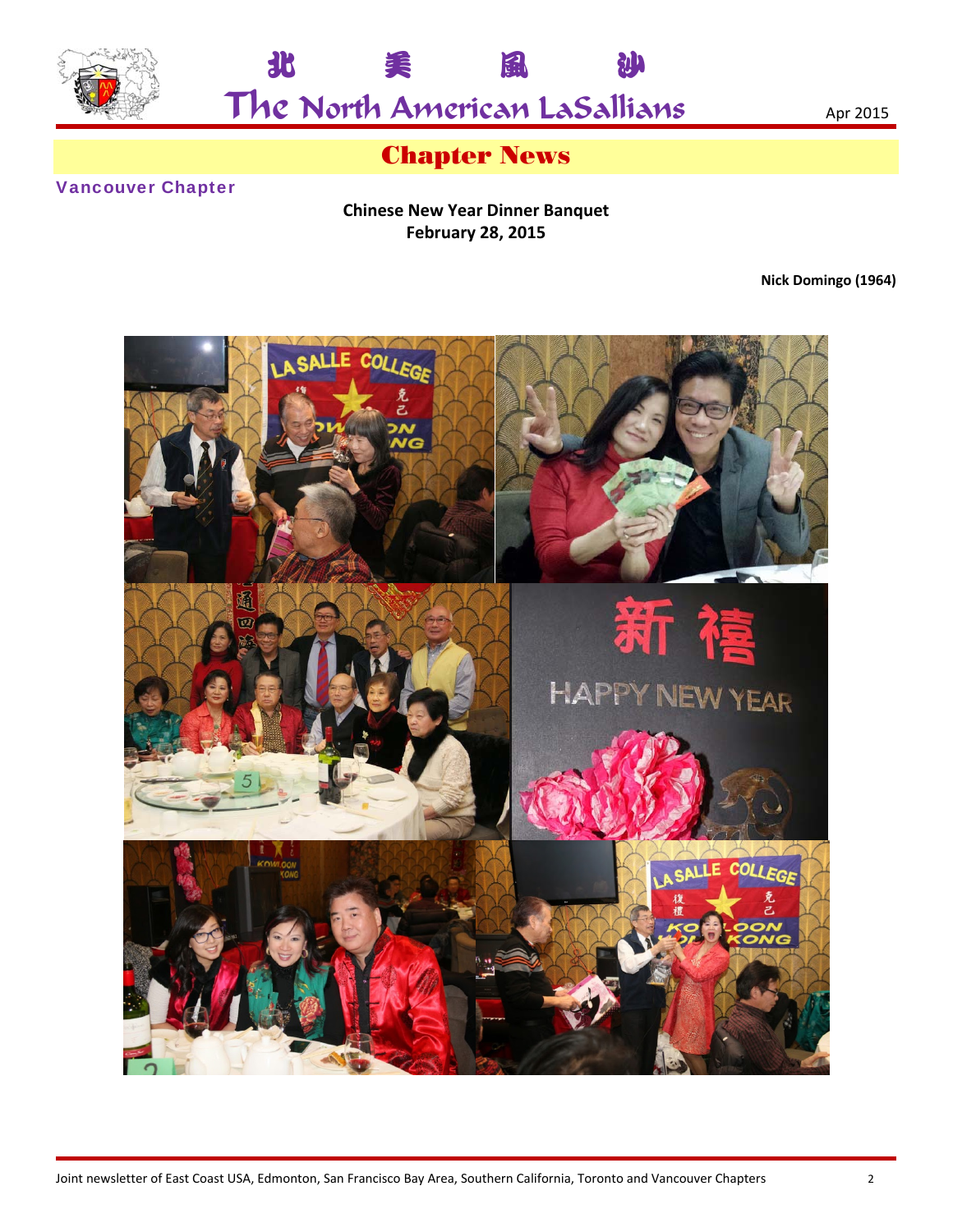



**Kung Hei Fat Choy to all our fellow LaSallians in North America** 

**May you and your families enjoy Prosperity, Happiness and Good Health**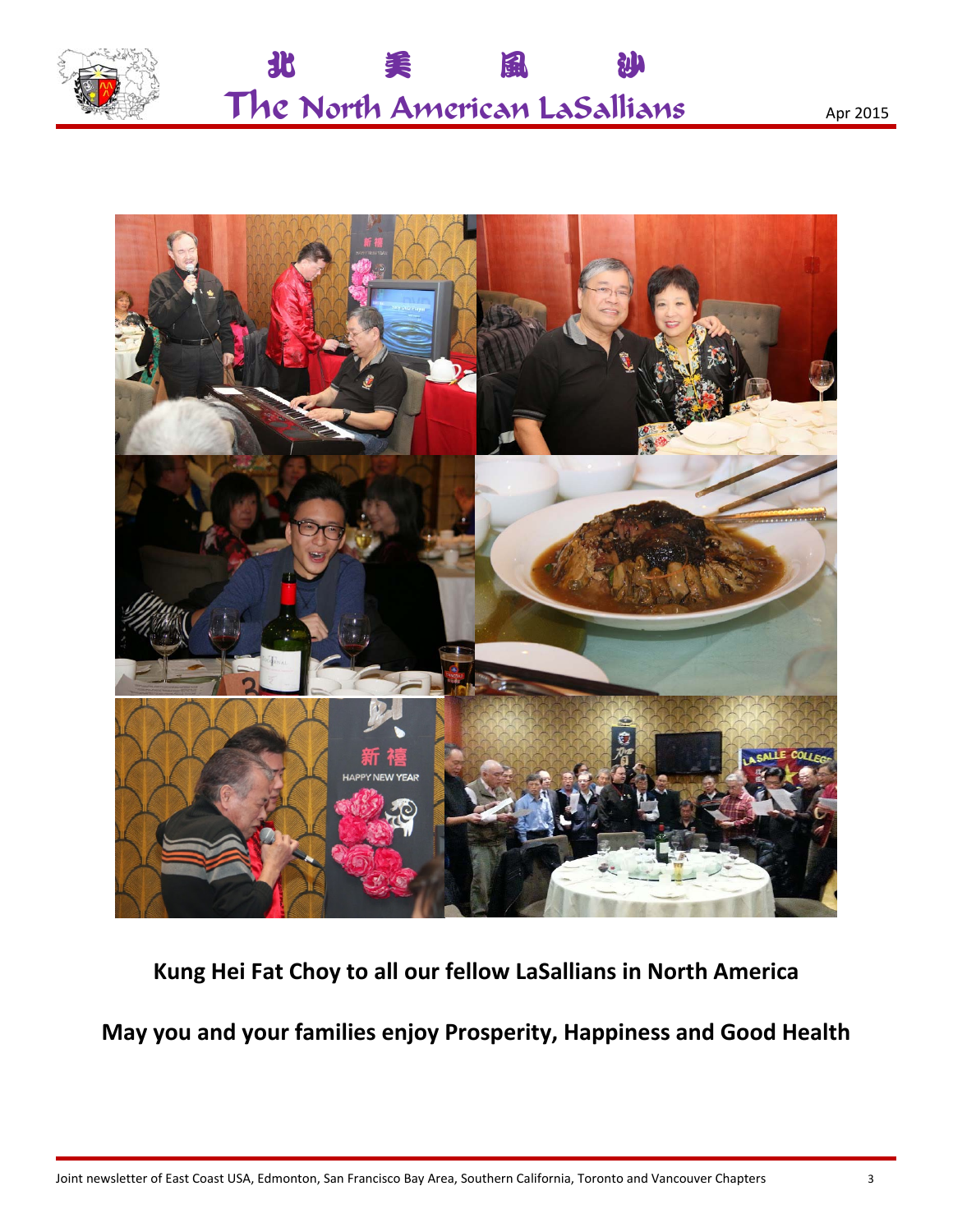

The North American LaSallians Apr 2015

北 美 風 沙

#### East Coast (USA) Chapter

#### **Spring Dinner & AGM**

#### **Jonathan Poon (2005)**

In statistics, an observation over three standard deviations from the mean is regarded as an outlier. In terms of age, several post-80s old boys, including m yself, are statistically outliers amidst the other attendants of the New York Chapter Spring Dinner on 7 Mar held at Orchid Chinese Restaurant in Garden City. Nevertheless, I never doubt – despite this being my very first time attending a New York Chapter event (I had been in Long Island since my arrival at the Big Apple last August) – how connected Boys of Courage are, thus how easy it is to break the ice with everyone who spent time working and playing hard on La Salle Road.

In keeping with tradition, the Chapter AGM was held before dinner at the two long couches in the restaurant. Although the setting was similar to the perceived scene of a summit between triad leaders, given my exposure to Johnnie To's movies, our meeting was much more constructive. Outgoing President Beltrao Baptista (1977) reported on activities during the previous year, among which was our tremendous success in raising funds for the iMac Project for the school's multimedia lab, which had been a die-hard fan of Bill Gates and his Windows XP.

During the meeting we also elected for our next cabinet chaired by Simon Willis (1983), with Philip Lo (1997) as Vice President and Secretary, Chris Tse (1965) as the Senior Advisor on Global Affairs, and Che-Ho Lam (2007) as the Financial Controller. Subsequently, the role of Financial Controller was switched to Peter Lai (1967), one of our former presidents. Our most sincere gratitude to Bel for his 4 years of dedicated leadership, and our best wishes to the new cabinet.

We then moved forward to the highlight of the night – dinner. James Ng (1966), owner and master chef of Orchid, expectedly surprised all of us with well-presented delicacies including tea-smoked duck, dandan noodles, and many more. Laughter continued until late night. When we left we looked forward to the long awaited spring in New York and our Spring Break Getaway at Honor's Haven Resort in April.



Newly elected President Simon Willis (L) and IPP Bel Baptista (R)